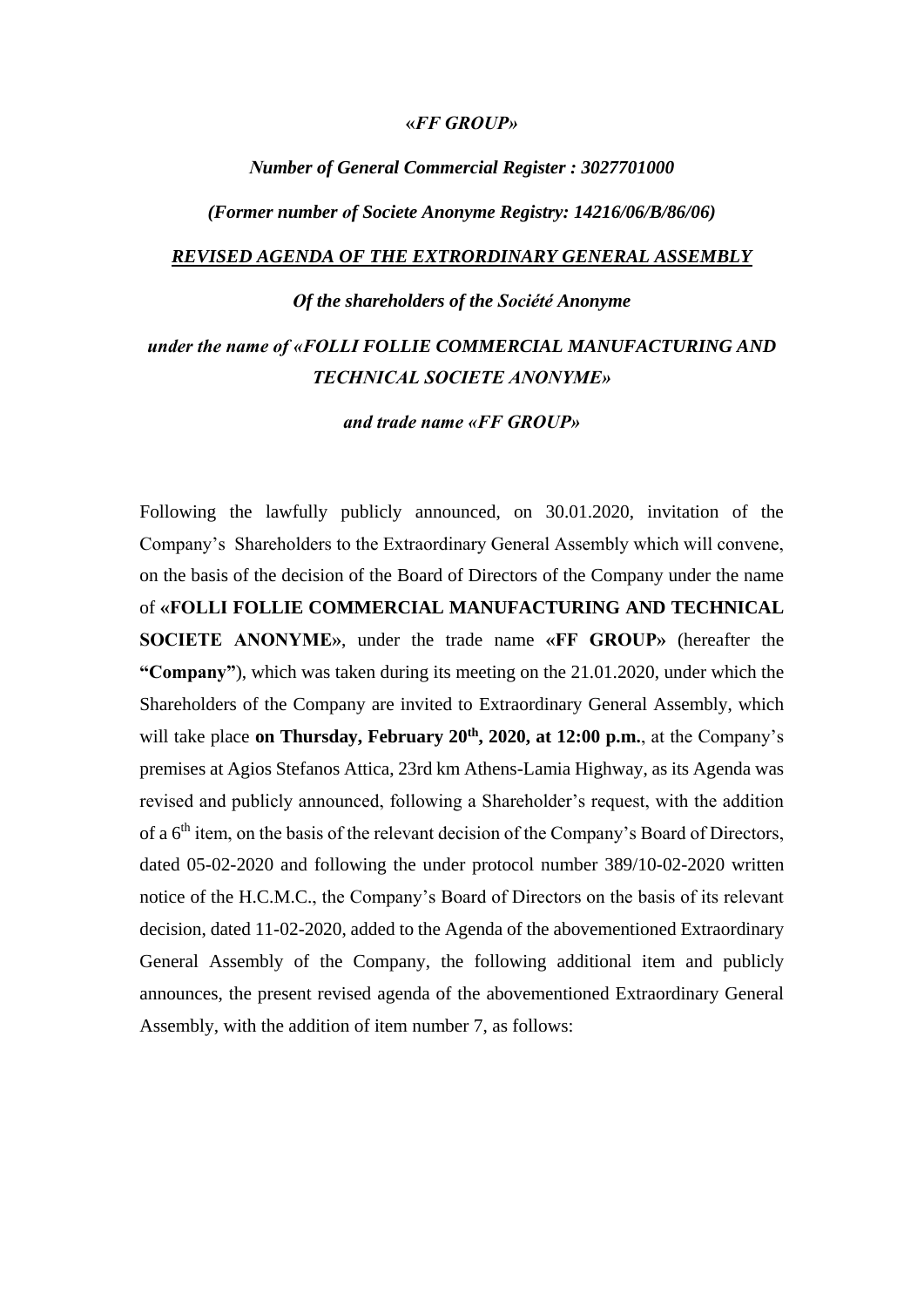# **AGENDA**

*1. Harmonization of the Company's Articles of Incorporation according to the provisions of Law 4548/2018 about the "Reformation of the law of Société Anonyme Companies" as is in effect. Amendment of articles 3, 4, 5, 6, 8, 9, 10, 11, 13, 14, 16, 17, 18, 19, 20, 21, 22, 23, 24, 25, 26, 28, 29, 30, 31, 32, 33, 34 of the Company's Articles of Incorporation, abolishment of article 19 of the Articles of Incorporation, renumbering of the Articles of Incorporation and Codification of them.*

*2. Approval of the Company's Remuneration Policy, according to article 110 par. 2 of Law 4548/2018 as is in effect.*

*3. Announcement from the Board of Directors about the election of two (2) new members of the Board of Directors, according to the provision of article 82 of L. 4548/2018.*

*4. Election of the members of Audit Committee, according to the provision of article 44 of L. 4449/2017 as is in effect.*

*5. Briefing on the subject of the Shares of Dufry A.G. (Release of Dufry Shares). Grant of authorization to the Board of Directors.*

*The following item was added after the request of the Shareholder Mr. Dimitrios Koutsolioutsos*

*6. Election of new Board of Directors, appointment of independent members of the Board, in accordance with the provisions of Law. 3016/2002 and election of the Audit Committee in accordance with Article 44 of Law. 4449/2017.*

*The following item was added after the, under protocol number 389/10-02-2020 written notice of the HCMC.*

*7. Detailed briefing to the Shareholders regarding the financial and property status of the Company deriving from the revised financial statements for the year 2017 to date, the legal actions taken by the Company against all responsible persons, as well as the actions for the rehabilitation of the Company.*

*8. Various items*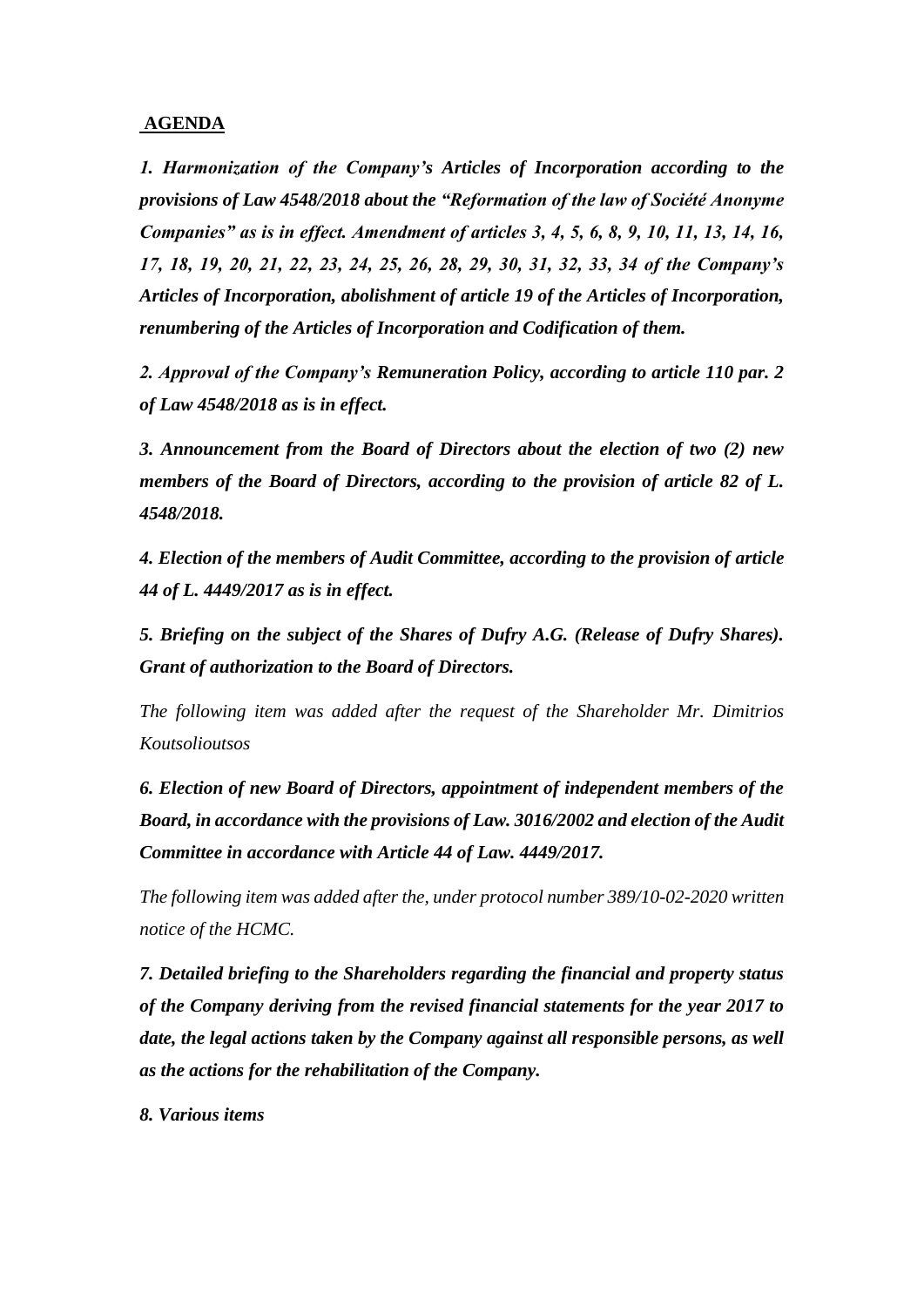In case of non-achievement οf the required, according to the law and the Articles of Incorporation of the Company, quorum for taking decisions on the aforementioned matters of the initial agenda on 20.02.2020, the shareholders are invited to the **A' Reiterative Extraordinary General Assembly, on 04.03.2020, Wednesday at 12.00 p.m. at the Company's principal office, in Agios Stefanos Attikis,** 23rd km of the National Road Athens-Lamia, without the publication of new invitation. The subjects of the agenda of the probable A' Reiterative Assembly will be the above mentioned.

According to articles 124, 128 and 141 οf Law 4548/2018 about the "Reformation of the law of Société Anonyme Companies" as it was amended and is in effect, the Company informs the shareholders of the following:

#### **A. RIGHT TO PARTICIPATE IN THE GENERAL ASSEMBLY**

Any person appearing as shareholder in the records of the Dematerialized Securities System administered by "Hellenic Central Securities Depository S.A." (the "**HCSD**"), which is the Central Securities Depository providing registry services in the sense of para. 6 of article 124 of L. 4548/2018, is entitled to participate at the General Meeting. The status of shareholder may be evidenced by any lawful means and, in any case, based on the update received by the Company from HCSD, or by presentation from the Shareholders of written certification issued by HCSD. Shareholding status must be effective at the beginning of the fifth  $(5<sup>th</sup>)$  day prior to the date of the General Assembly, i.e. on 15.02.2020 ("**Record Date**").

The Record Date applies in the case of an adjourned or repetitive general meeting, provided that the adjourned or reiterated general meeting does not take place later than thirty (30) days from the Record Date

Only persons with shareholding status on the respective Record Date are deemed visà-vis the Company to be entitled to participate and vote at the General Assembly. Shareholders who fail to comply with the deadline of par. 4 of article 128 of L. 4548/2018, i.e. who do not submit in writing the appointment of proxies or representatives to the Company at least forty eight (48) hours before the scheduled date of the General Assembly, participate at the General Assembly unless the General Assembly refuses this participation for good reason which justifies this refusal.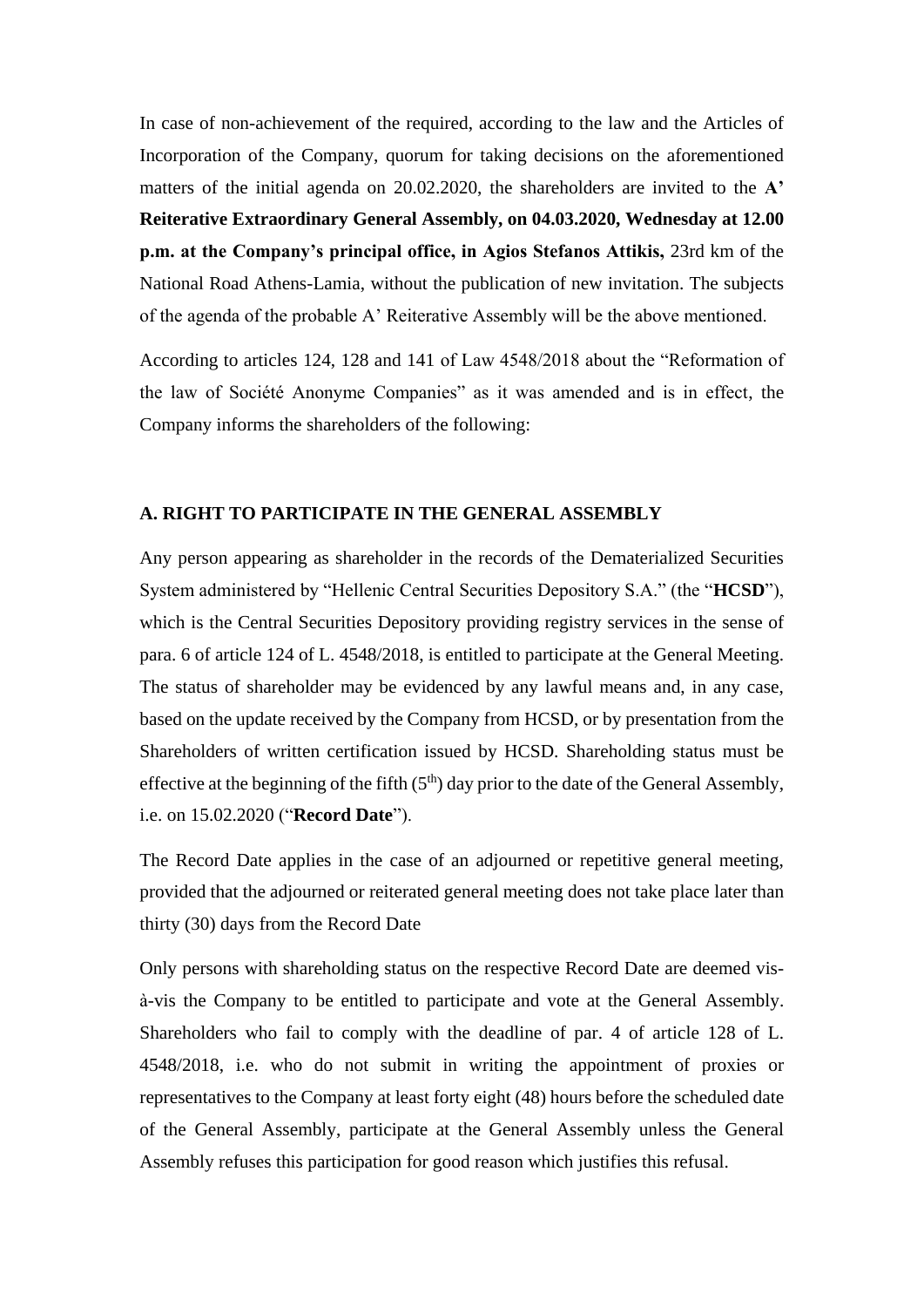The exercise of these rights does not require blocking of the beneficiary's shares or compliance with any other procedure restricting the ability to sell and transfer the same during the period between the Record Date and the date of the General Assembly.

Each common share gives the right of one vote.

#### **B. PROCESS FOR EXERCISING VOTING RIGHTS BY PROXY**

A shareholder may participate in the General Assembly and vote either in person or by proxy. Each shareholder may appoint up to three (3) proxies. However, if a shareholder holds shares in the Company, which are held in more than one investor securities accounts, such restriction does not prevent the shareholder from appointing different proxies for the shares in each investor account in relation with the General Assembly. A proxy acting on behalf of more than one shareholder may vote differently for each shareholder (art. 128 par. 2 of Law 4548/2018).

There is no possibility of Shareholders participating in the General Assembly and exercising their right to vote by electronic means, without their physical presence in the place which the General Assembly takes place, nor by mail, nor the possibility of appointing and revoking a proxy by electronic means, as the Company's Articles of Incorporation do not include a provision of such a process.

A shareholder proxy must notify to the Company, before the start of the General Assembly, any specific event which may be useful to shareholders, in order to assess the risk of the proxy serving interests other than those of the shareholder. In the sense of this paragraph, a conflict of interest may particularly arise when a proxy is:

a) a shareholder exercising control of the Company, or other legal person or entity controlled by that shareholder;

b) a member of the board of directors or generally of the management of the Company or shareholder exercising control of the Company, or other legal person or entity controlled by that shareholder, which exercises control of the Company;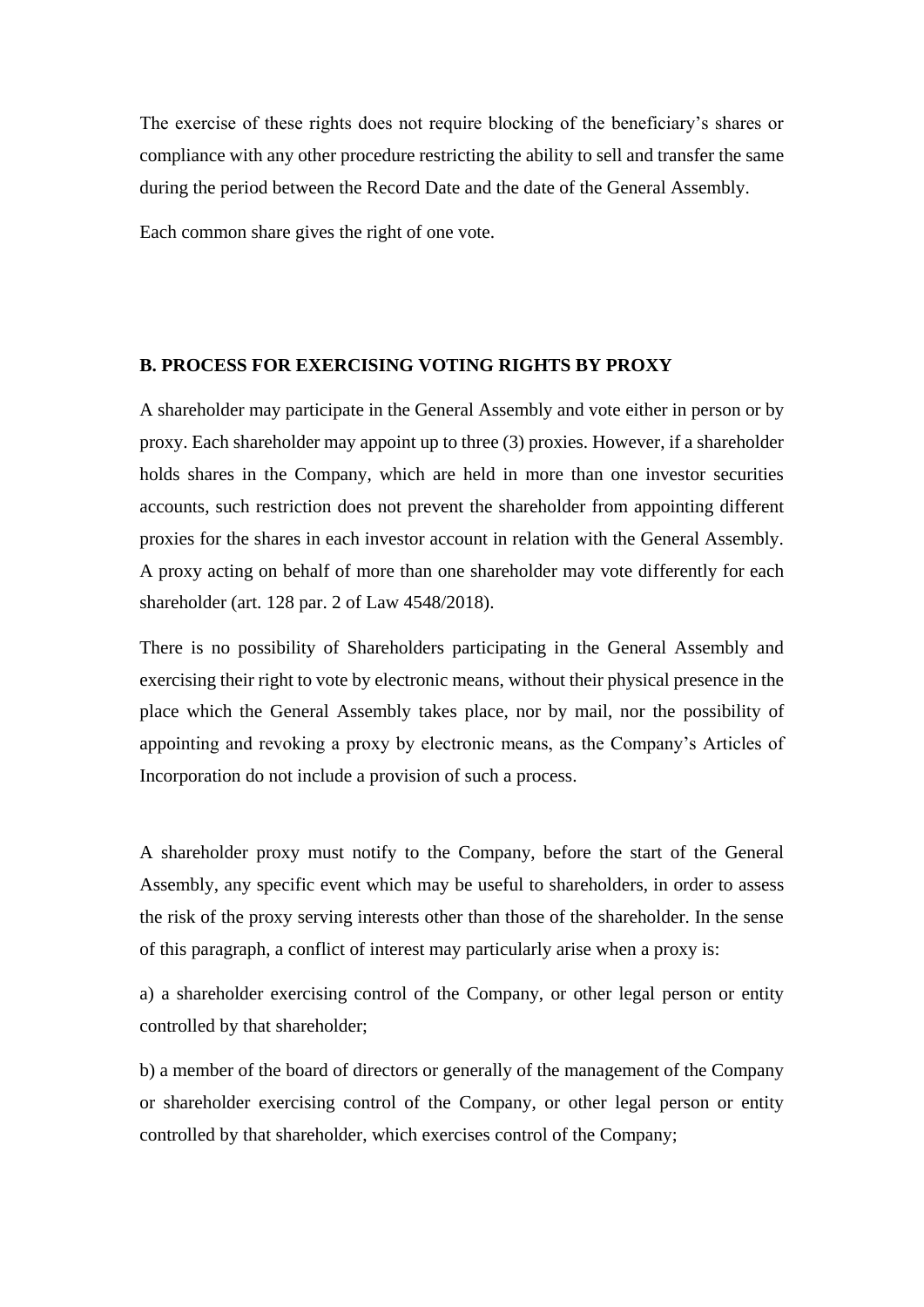c) an employee or a certified auditor of the Company or a shareholder exercising control of the Company, or other legal person or entity controlled by that shareholder, which exercises control of the Company;

d) a spouse or a first-degree relative with one of the individuals referred to under (a) through (c) above.

The appointment and revocation of a shareholder proxy and the revocation or replacement of a representative or a proxy are made in writing and not by electronic means, as the Company's Articles of Incorporation do not include such a provision and are filed with the Company at least forty-eight (48) hours prior to the scheduled date of the General Assembly.

The form that may be used for the appointment of a proxy is available at the Company's website [\(www.ffgroup.com](http://www.ffgroup.com/) ). Such form must be filed, filled-in and signed by the shareholder, with the Company's Investor Relations Department at: Agios Stefanos, 23rd km of the Athens-Lamia National Road, or sent by facsimile: +30 210-6241100, at least **forty-eight hours (48)** prior to the date of the General Assembly, i.e, on 18.02.2020 at 11:59 a.m.. Beneficiaries are responsible for confirming the successful dispatch of the proxy form and the receipt thereof by the Company, by calling the following number: +30 210 6241141 (Mrs. Mantalena Kasidiaropoulou).

# **C. MINORITY SHAREHOLDER RIGHTS**

Pursuant to Article 121 paragraph 4 of Law 4548/2018, we notify the Shareholders of the rights, to which (among others) they are entitled and which are provided by article 141 paragraphs 2, 3, 6 and 7 of L. 4548/2018:

**Paragraph 2 of article 141 of L. 4548/2018**: At the request of shareholders representing one twentieth (1/20) of the paid-up share capital, the company's board of directors is obliged to include additional items in the General Assembly's agenda, if the relevant request is received by the board of directors at least fifteen (15) days prior to the General Assembly, i.e. by  $5<sup>th</sup>$  February 2020. The request for including additional items in the agenda is accompanied by a justification or a draft decision to be approved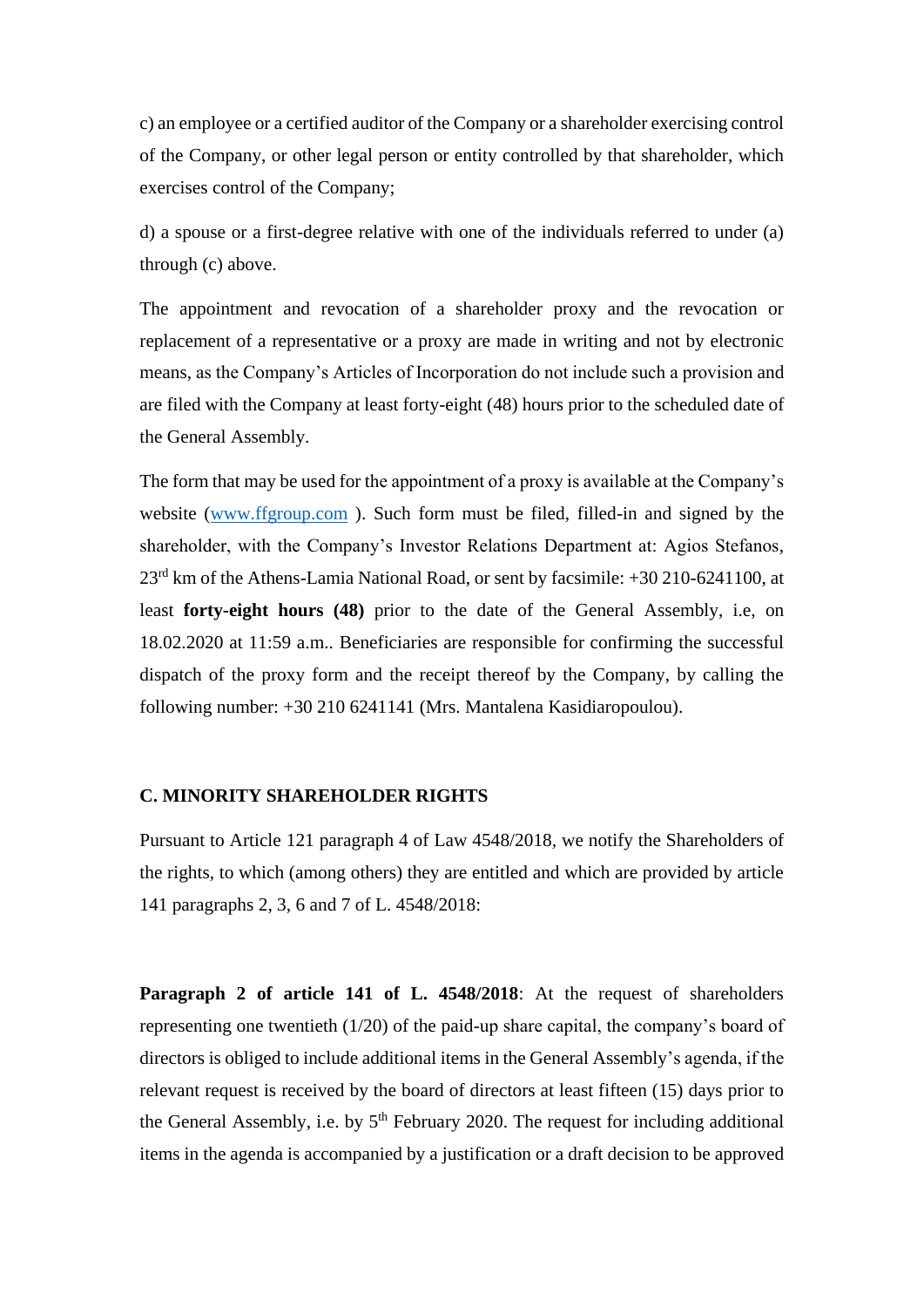by the General Assembly, and the revised agenda is published in the same manner as the previous agenda thirteen (13) days prior to the date of the General Assembly and is also made available to the shareholders at the Company's website, along with the justification or draft decision submitted by the shareholders in accordance with article 123 paragraph 4 of law 4548/2018, as amended and in force. If these items are not published, the requesting shareholders are entitled to request the adjournment of the General Assembly, pursuant to article 141 para. 5 of law 4548/2018, as amended and in force, and to proceed with the publication themselves, as provided in the second sentence of this paragraph, at the expense of the Company.

**Paragraph 3 of article 141 of L. 4548/2018:** Shareholders representing one twentieth (1/20) of the paid-up share capital, are entitled to submit draft decisions on items included either on the original or any revised agenda of the General Assembly. The relevant request should be received by the Board of Directors at least seven (7) days prior to the date of General Meeting, i.e. by  $13<sup>th</sup>$  February 2020, and the draft decisions become available to the shareholders in accordance with article 123 paragraph 3 of Law 4548/2018, as amended and in force**,** at least six (6) days prior to the date of General Assembly, i.e. by  $14<sup>th</sup>$  February 2020.

**Paragraph 6 of article 141 of L. 4548/2018:** At the request of any shareholder, submitted to the Company at least five (5) full days prior to the General Assembly, i.e. by 14th February 2020, the Board of Directors shall provide the General Assembly with information relating to the Company's corporate affairs, to the extent such information is relevant to the items of the agenda. There is no obligation to provide information, when the relevant information is already available on the Company's website, in particular in the form of questions and answers. Additionally at the request of shareholders representing one twentieth (1/20) of the paid-up share capital, the Board of Directors is obliged to announce to the General Assembly, if it is the ordinary annual one, the amounts that were paid to each member of the Board of Directors or to the managers of the Company during the last two years, as well as any benefit to such persons for whichever cause or any contract of the Company with them. In all the above cases, the Board of Directors may refuse to provide the information for sufficient due reason, to be recorded in the minutes. Such a reason may be, as applicable, the representation of the requesting shareholders in the Board of Directors, in accordance with Articles 79 or 80 of law 4548/2018, as amended and in force. In the cases of the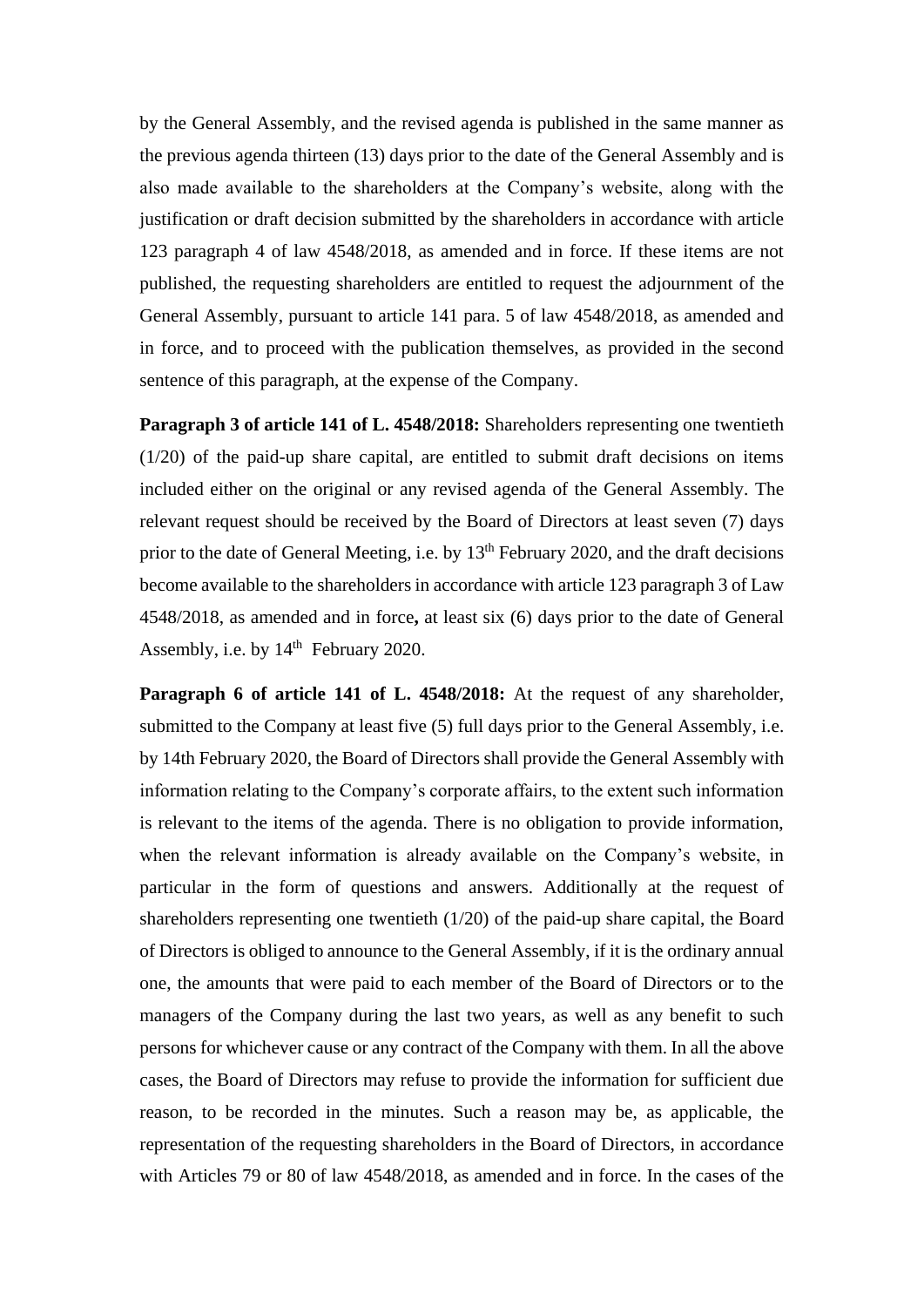present paragraph, the Board of Directors may answer once to shareholder requests having the same content.

**Paragraph 7 of article 141 of l. 4548/2018:** At the request of shareholders representing one tenth (1/10) of the paid-up share capital, which is submitted to the Company at least five (5) full days prior to the General Assembly, i.e. by 14<sup>th</sup> February 2020, the Board of Directors must provide the General Assembly with information relating to the corporate affairs and the financial position of the Company. The Board of Directors may decline to provide the information for sufficient due reason, to be recorded in the Minutes. Such reason may be, as the case may be, the representation of the requesting shareholders in the Board of Directors, in accordance with Articles 79 or 80 of L. 4548/2018, provided that the respective members of the Board of Directors have received the relevant information in a sufficient manner.

Respective dates for the exercising of the minority shareholder rights apply to any Repetitive General Assembly.

In all the cases above, requesting shareholders are obliged to prove their shareholder status and, with the exception of the case of the first sentence of paragraph 6 of article 141 l. 4548/2018, the number of shares they possess during the exercise of the relevant right. The status of shareholder may be evidenced by any lawful means and, in any case, based on the update received by the Company from HCSD, as mentioned in chapter A above.

Detailed information regarding the minority shareholder rights and the terms for exercising them are available at the Company's website [\(www.ffgroup.com\)](http://www.ffgroup.com/).

## **D. AVAILABLE DOCUMENTS AND INFORMATION**